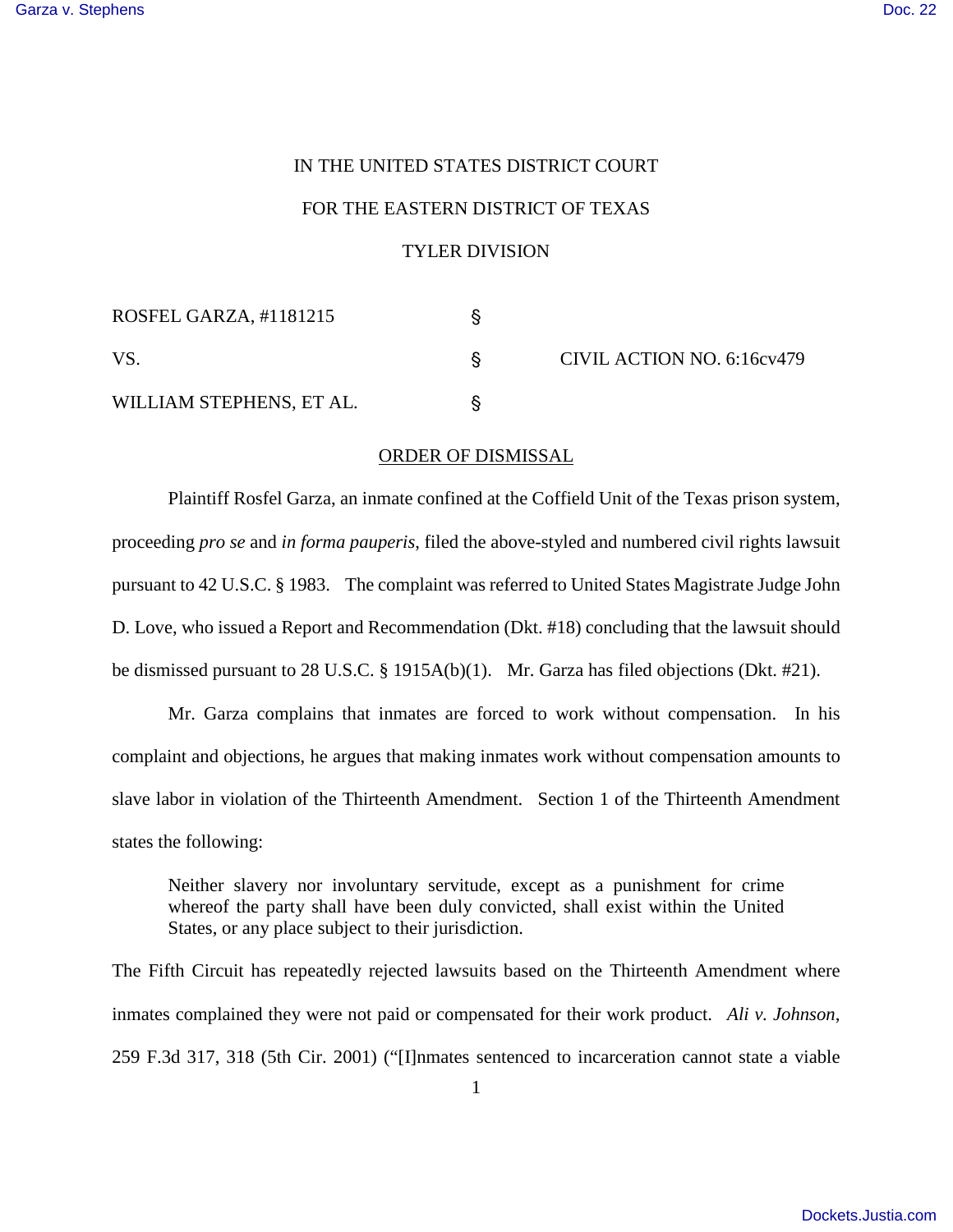Thirteenth Amendment claim if the prison system requires them to work."). The Court observed that the Thirteenth Amendment specifically excepts "punishment for crime whereof the party shall have been duly convicted." *Wendt v. Lynaugh*, 841 F.2d 619, 620 (5th Cir. 1988). In his objections, Mr. Garza asserts that he may not be subjected to slavery or servitude in the absence of a judgment sentencing him to hard labor, but the Fifth Circuit has rejected such arguments. *Ali*, 259 F.3d at 318 ("it lacks authority"). Plaintiff's complaints about involuntary servitude and slave labor lack merit.

Mr. Garza also argues in his objections that forcing inmates to work without compensation violates the Ninth Amendment. The Ninth Amendment provides the following:

The enumeration in the Constitution of certain rights shall not be construed to deny or disparage others retained by the people.

In applying the provision, the Fifth Circuit has found that the "Ninth Amendment does not confer substantive rights upon which civil rights claims may be based." *Johnson v. Texas Bd. of Criminal Justice*, 281 F. App'x 319, 320 (5th Cir. 2008) (citation omitted). The Court thus rejected an inmate's civil rights claims based on the Ninth Amendment. *Id.* Mr. Garza's claims based on the Ninth Amendment are equally frivolous.

Mr. Garza's objections also discuss mandatory supervision. He asserts that inmates have an entitlement to be released on mandatory supervision. "There is no constitutional or inherent right of a convicted person to be conditionally released before the expiration of a valid sentence." *Greenholtz v. Inmates of Neb. Penal & Correctional Complex*, 442 U.S. 1, 7, 99 S. Ct. 2100, 2014 (1979). Under the Constitution, a prison system is entitled to incarcerate an inmate the entire length of his sentence. A State may, however, establish a parole system. *Id.* An inmate may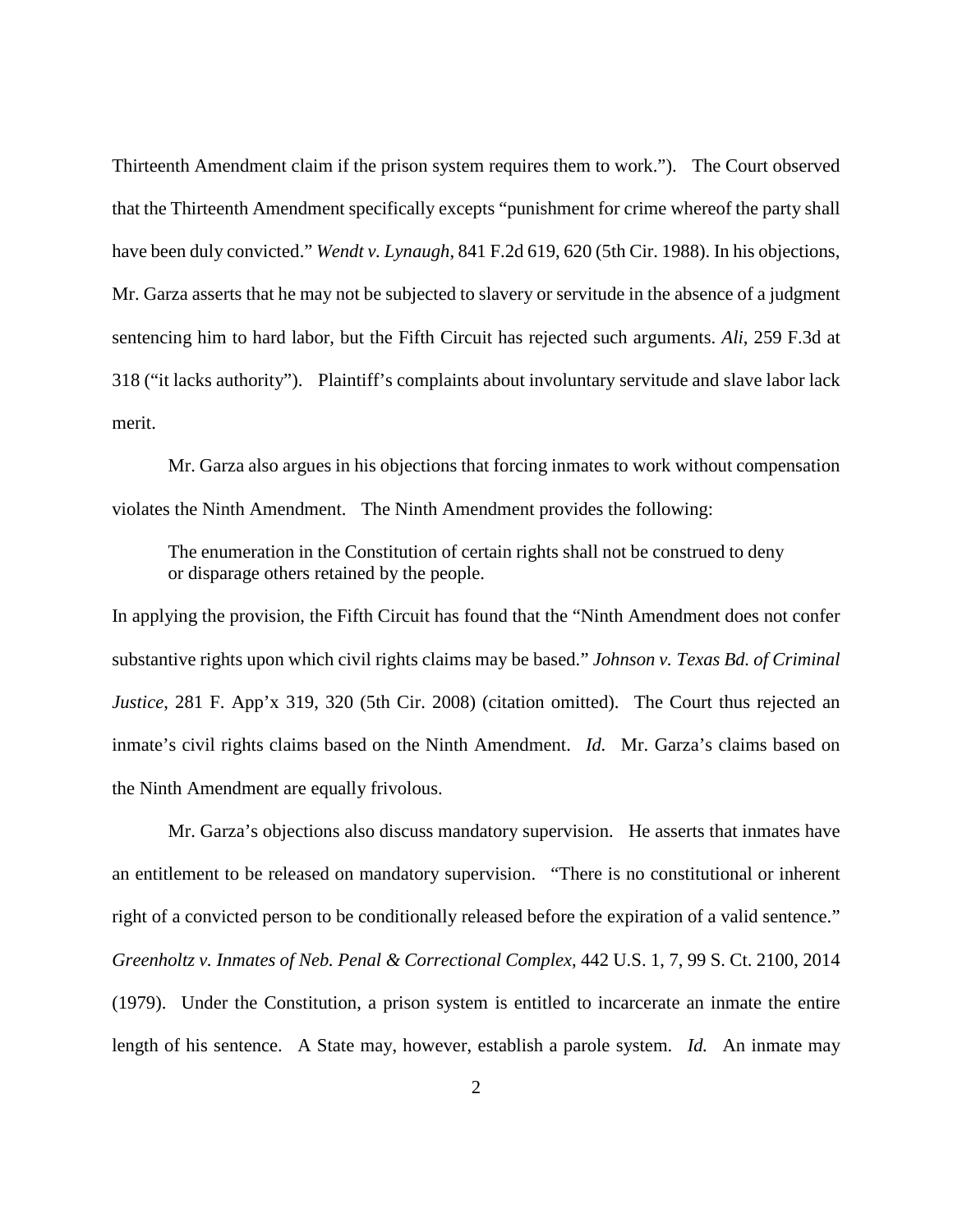have a due process right in good time and an expectancy of early release depending upon the wording of a state statute. *Id.* at 11-12, 99 S. Ct. at 2106. Texas law does not create an entitlement to release on parole. *Williams v. Briscoe*, 641 F.2d 274, 277 (5th Cir.), *cert. denied*, 454 U.S. 854, 102 S. Ct. 299 (1981). By comparison, Texas' mandatory supervision law creates some "expectancy of release," thereby providing a protected liberty interest. *Boss v. Quarterman*, 552 F.3d 425, 427 (5th Cir. 2008). Thus the question for the court's consideration is whether Mr. Garza is entitled to release on mandatory supervision. He is in custody pursuant to a 2003 Hidalgo County conviction for the offense of murder, with an offense date of July 26, 2001. His appeal was dismissed. *Garza v. State*, No. 13-03-00557-CR, 2004 WL 2335126 (Tex. App. - Corpus Christi May 20, 2004, no pet.). *See also Garza v. Stephens*, No. M-15-230, 2016 WL 1622612 (S.D. Tex. March 28, 2016). He is not eligible for release on mandatory supervision due to the nature of his conviction. Tex. Gov't Code § 508.149(a)(2) (Vernon 2001). Because he is not eligible for release on mandatory supervision, Mr. Garza does not have a protected liberty interest in good conduct time or earned work time. *Bagby v. Karriker*, 539 F. App'x 468, 469 (5th Cir. 2013). He does not have a basis for a federal claim concerning the loss of good conduct time or earned work time due to the lack of a protected liberty interest. His claim focusing on the right to irrevocable good conduct time or work time based on mandatory supervision lacks merit.

Finally, Mr. Garza renews his complaint about officials punishing inmates if they refuse to work. The Fifth Circuit has clearly held, however, that the "refusal to work, by a group or even a single inmate, presents a serious threat to the orderly functioning of a prison. Any unjustified